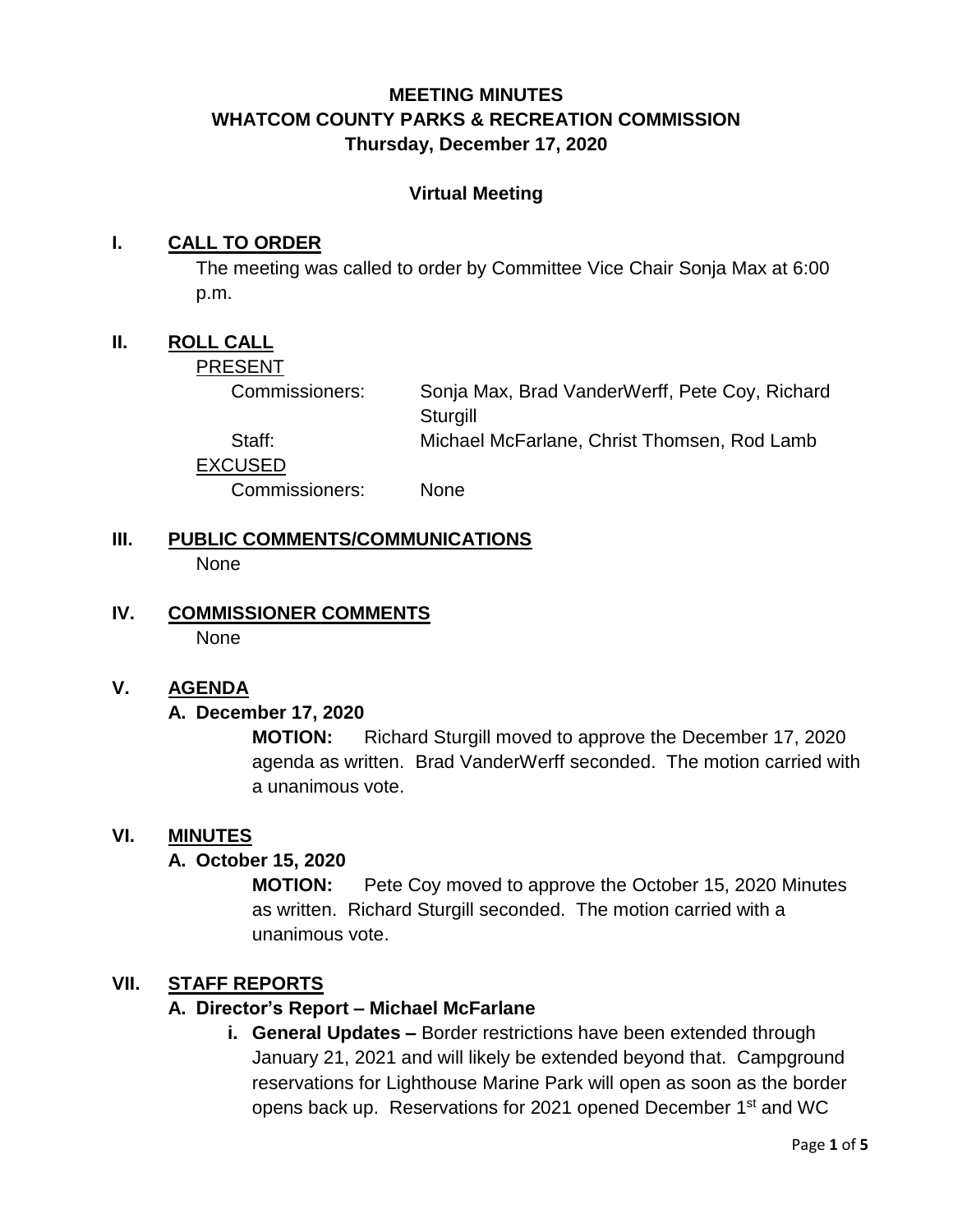Parks took in about \$58,000; just \$31 less than last year when all facilities and shelters were available for reservations. Reservations for special events will open once restrictions are lifted and clearer guidelines are received from the Governor's Office. The Senior Centers are still closed, but meal distribution continues.

- **ii. Budget Impacts –** It's estimated that WC Parks will be about \$150,000 short in revenue in 2020 due to closures. Park use is projected to remain at 2020 levels for 2021, even with facilities and shelters closed.
- **iii. Pacific Northwest Seismic Network –** The Pacific Northwest Seismic Network will be installing an earthquake sensor at Nesset Farm near the caretaker's residence in the spring of 2021. There is no cost to the county for the installation or maintenance of the sensor, just \$10-\$20 per year for power.
- **iv. Commission Vacancies –** There has been a good response to the park commission vacancies. One application was received for District 1 and six applications were received for the At-Large vacancy (all applicants are from Districts 2 and 3). District 4 is still vacant and no applications have been received. Richard Sturgill will not be renewing his position in District 5, so that position will be vacant in February.

#### **B. Operations Report – Christ Thomsen**

- **i. Trail Updates –**Rock was added to most of the Hertz Trail to increase accessibility and keep it in good condition for the winter. There was a rock lift on the accessible trail at Point Whitehorn from the parking lot to the overlook. This was the first full rock lift on the entire length of the trail since it was established. A short segment of trail in the Jensen Family Nature Reserve also received a rock lift and a portion of the trail at Squires Lake was rerouted because it was located on private property.
- **ii. Plantation Rifle Range –** Two law enforcement agencies that historically use the range chose not to renew their contracts for 2021 due to budget constraints. Despite these losses, the contract amounts for the range are only about \$17,000 lower than 2020. This amount is above the projected revenue for law enforcement, but will still present some revenue challenges in 2021.
- **iii. Staffing –** The Regional Park Supervisor for the South Region resigned earlier this year and because of the hiring freeze, that position probably won't be filled for at least two years. WC Parks staff has done a great job of managing, operating, and supervising the properties in the south region during this time, but the system put in place is not sustainable for the long term. After looking at a number of options, the decision has been made to consolidate the south and central regions into a single region.
- **C. Planning & Development Report – Rod Lamb**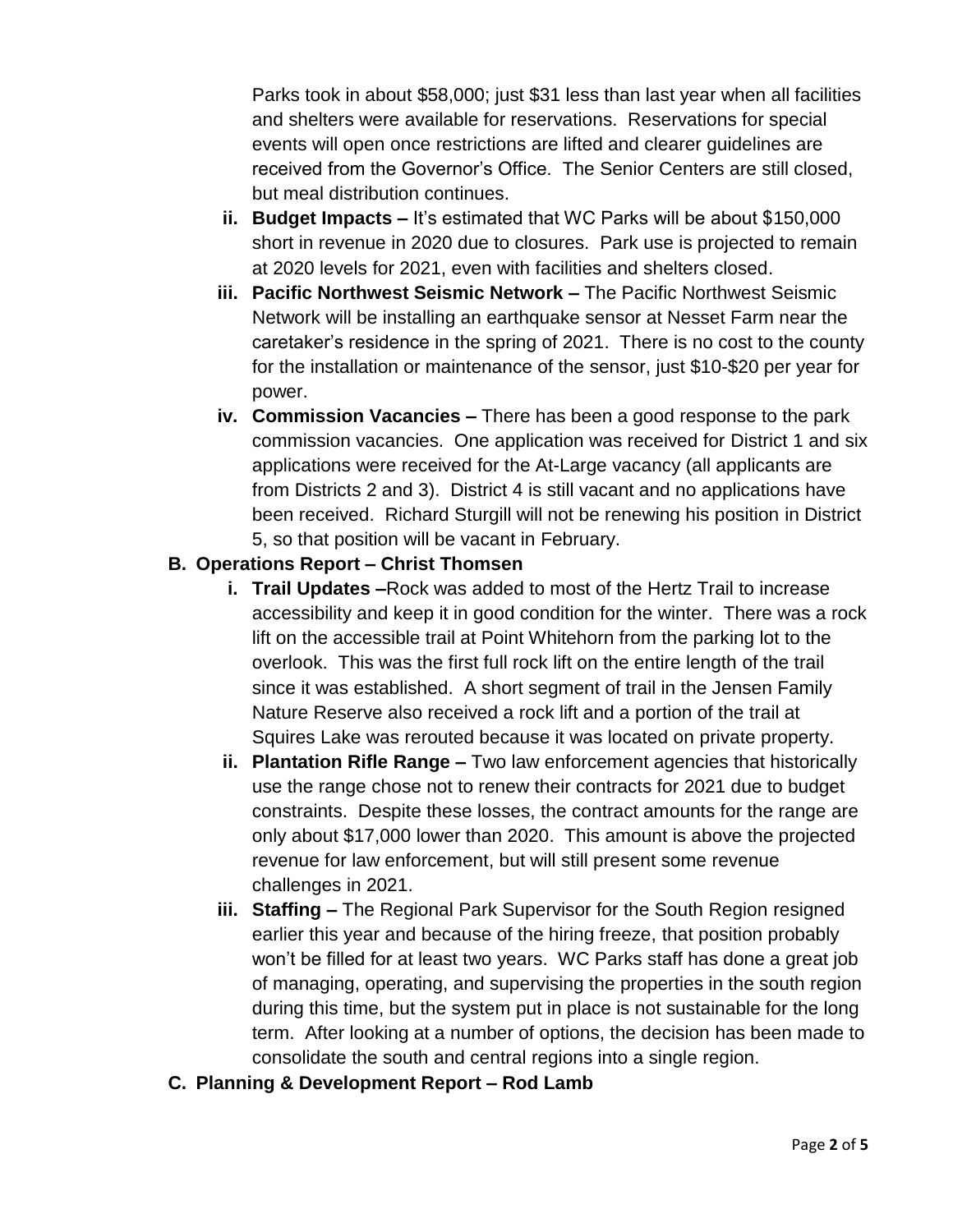- **i. Red Mountain Shower and Restroom Facility –** King Architecture designed the new Red Mountain shower and restroom facility. The approximately 1,300 square foot facility houses two buildings under a single roof with the men's restroom in one building and the women's restroom in the other. The buildings are separated by an open breezeway with exterior entrances to five unisex showers, one of which is family friendly and includes a toilet and sink. The design allows for the restrooms to remain open while the showers are being cleaned and vice versa. It also allows for operational flexibility; during peak use, all units can be open and during shoulder seasons, some units can be closed, while some remain open, offering a higher level of service. Bid opening for the project was on October  $13<sup>th</sup>$  and seven local contractors submitted bids, ranging between about \$1,152,000 and \$1,500,000. The project was awarded to Tiger Construction with a low base bid of \$1,152,270. The project has some add alternates that allow aspects of the project to be removed in order to insure the construction of the building. Notice to proceed was given on November 30<sup>th</sup> and Tiger Construction has been actively working on the project since then. The foundation was poured last Friday and stem walls are being poured tomorrow.
- **ii. Silver Lake Park Dry Hydrant –** Williamson Construction completed installation of the dry hydrant at Silver Lake Park. This was the last required component in the Maple Creek Campground permit conditions.

# **VIII. UNFINISHED BUSINESS**

None

# **IX. NEW BUSINESS**

- **A. 2021 – 2022 Budget – Parks & Recreation Department –** Mike McFarlane presented the 2021 – 2022 budget. It is the same as the 2020 budget and was approved on November 24<sup>th</sup> without any modifications. The Executive requested a 10% budget reduction from each department and has the authority to implement that reduction at any point. WC Parks was able to keep all staffed positions with the exception of the frozen Regional Park Supervisor position. WC Parks was also able to keep a good level of seasonal extra help. The Council would like WC Parks to get departmental projects started to help small businesses.
- **B. 2021 – 2022 Senior Services Contracts –** All Senior Service Contracts were approved at the same rates as 2020. Those include two interlocal agreements with the City of Blaine and the City of Lynden and two interagency agreements with the Jet Oldsters (Ferndale) and the Whatcom Council on Aging (Bellingham).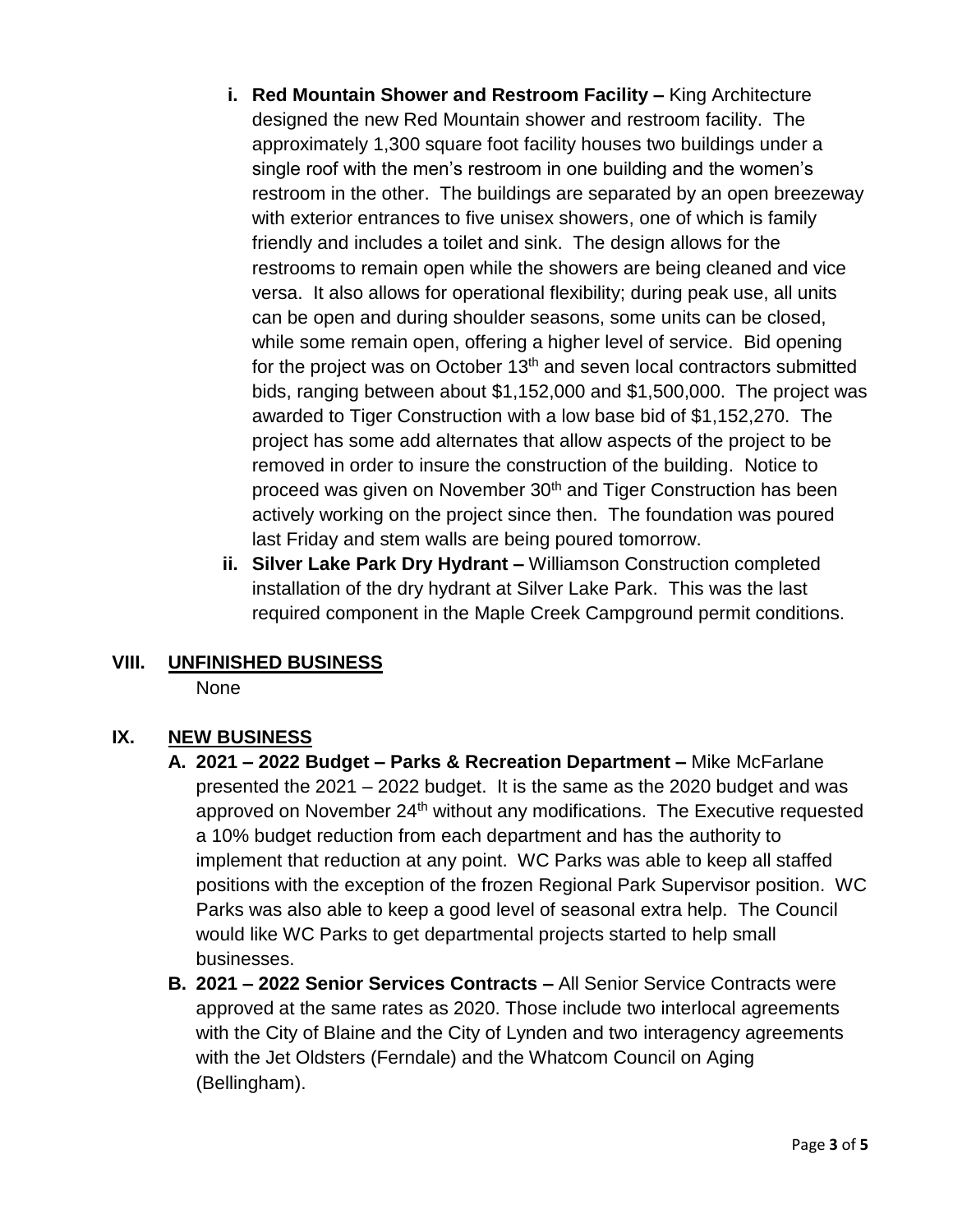- **C. Review 2022 Comprehensive Parks, Recreation & Open Space Plan Work Plan –** WC Parks is updating the Department's Comprehensive Parks, Recreation & Open Space Plan for 2022. This plan is updated every six years and is a guidance document used to meet the recreational demand of county residents. It is also a requirement from the State Recreation & Conservation Office (RCO) in order to be grant eligible. Some of the plan elements include articulating goals and objectives, inventorying existing facilities, including/providing public involvement, analyzing demand and need, and including a capital improvement program. Mike presented a timeline for developing this plan and requested the commission look at the current plan on the County's website between now and the next meeting. The goal is to get the new plan completed by the end of 2021, so that it can be approved by the County Council early 2022.
- **D. Update on Agricultural Advisory Committee Recommendations Regarding Trails and Trailheads –** Mike will be attending the Agricultural Advisory Committee's virtual meeting on January 13<sup>th</sup> to recommend against removing trails, trailheads, restroom facilities and associated parking areas for nor more than 30 vehicles from permitted uses to permitting that requires administrative approval. WC Parks does not see any added value to this change and is concerned that it will add extra time to the permitting process and about \$1,500 in fees.
- **E. Plantation Rifle Range –** The Plantation Rifle Range HVAC system and roof replacement at the indoor range went out to bid October 20<sup>th</sup>. The engineer's cost estimate for the project was \$646,957 and the low base bid received was \$958,000. The project has been delayed while staff seeks additional funding.
- **F. Report on Point Roberts Parks District Kayak Program –** Point Roberts Park & Recreation District contacted WC Parks regarding a kayaking program. The Park District owns kayaks and a kayak trailer and wanted to house them at Lighthouse Marine Park for district members to use free of charge. A three-year interlocal agreement was signed and the program ran from August  $7<sup>th</sup>$  to mid-September. The district registered 32 people with 19 reservations and one group session on kayaking basics. The Park District thought it was a success and are already making plans for 2021.

## **X. ANNOUNCEMENTS**

Mike McFarlane told the commission members that they were welcome to come to the park office to review the applications that have been received for the commissioner openings.

# **XI. NEXT MEETING DATE, TIME, AND LOCATION**

The next Whatcom County Parks & Recreation Commission meeting will be held virtually on January 21, 2021 at 6:00 p.m.